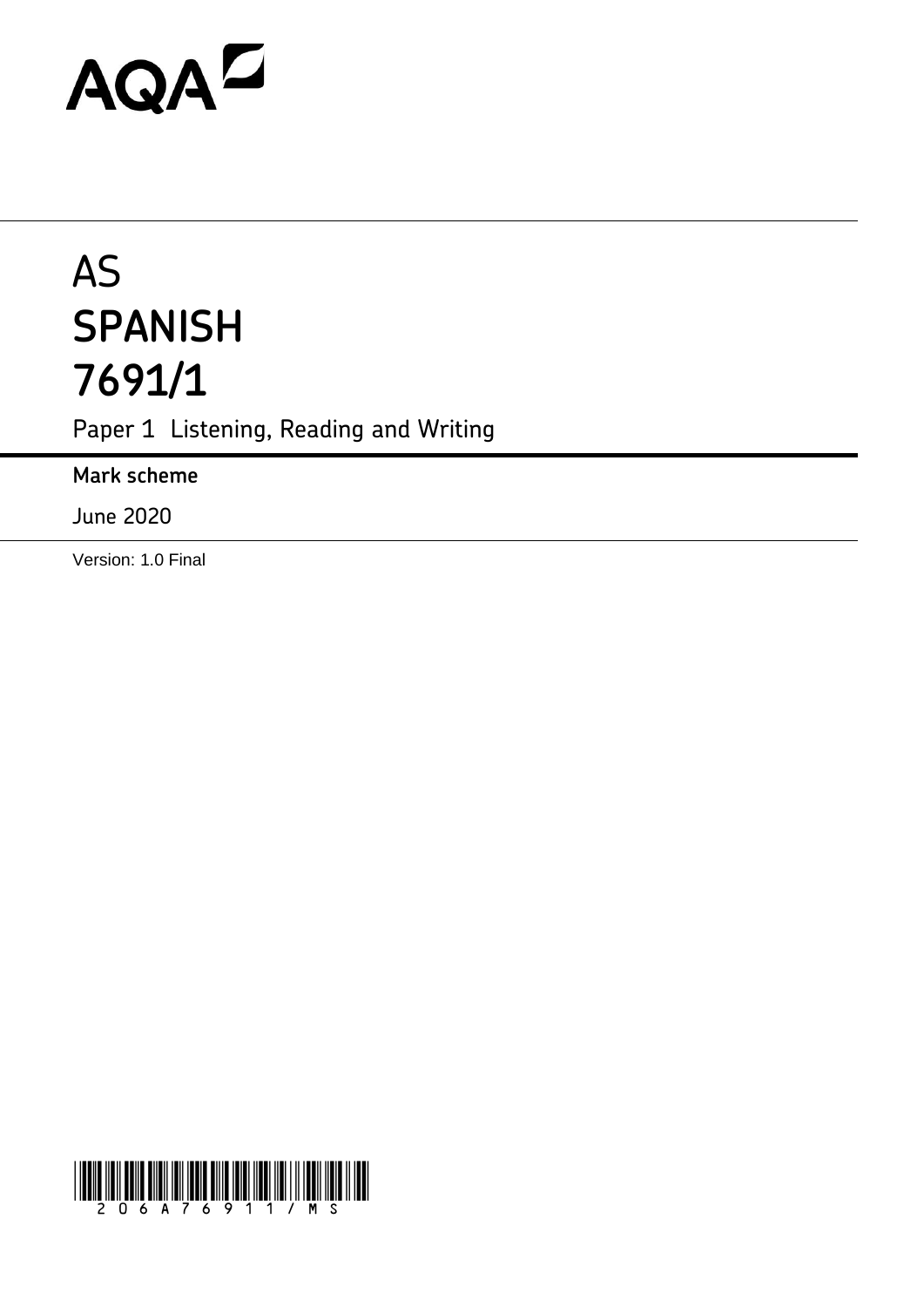Mark schemes are prepared by the Lead Assessment Writer and considered, together with the relevant questions, by a panel of subject teachers. This mark scheme includes any amendments made at the standardisation events which all associates participate in and is the scheme which was used by them in this examination. The standardisation process ensures that the mark scheme covers the students' responses to questions and that every associate understands and applies it in the same correct way. As preparation for standardisation each associate analyses a number of students' scripts. Alternative answers not already covered by the mark scheme are discussed and legislated for. If, after the standardisation process, associates encounter unusual answers which have not been raised they are required to refer these to the Lead Examiner.

It must be stressed that a mark scheme is a working document, in many cases further developed and expanded on the basis of students' reactions to a particular paper. Assumptions about future mark schemes on the basis of one year's document should be avoided; whilst the guiding principles of assessment remain constant, details will change, depending on the content of a particular examination paper.

Further copies of this mark scheme are available from aqa.org.uk

#### **Copyright information**

For confidentiality purposes acknowledgements of third-party material are published in a separate booklet which is available for free download from [www.aqa.org.uk](http://www.aqa.org.uk/) after the live examination series.

Copyright © 2020 AQA and its licensors. All rights reserved.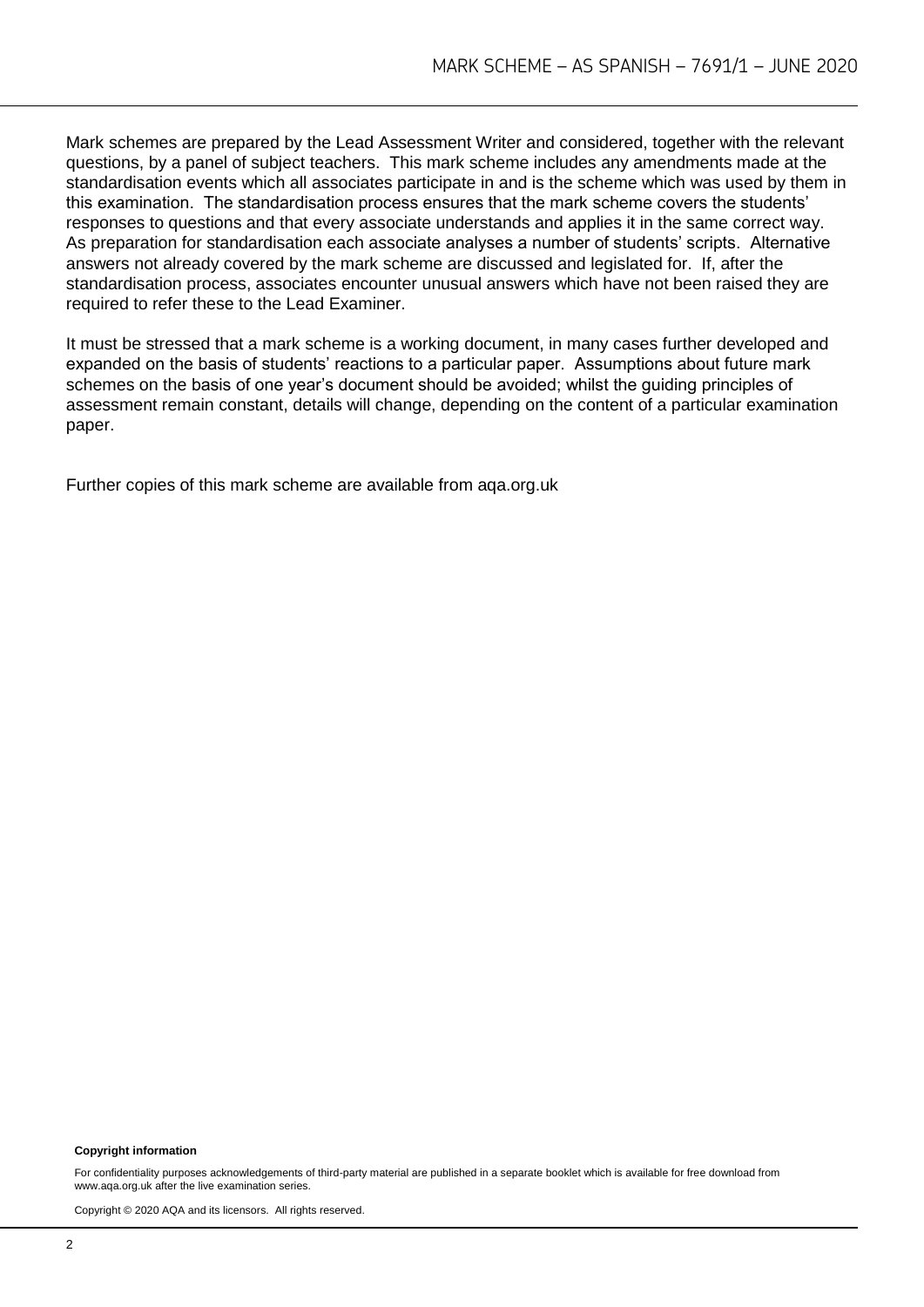## Level of response marking instructions AO3

Level of response mark schemes are broken down into levels, each of which has a descriptor. The descriptor for the level shows the average performance for the level. There is one marks in each level.

Before you apply the mark scheme to a student's answer read through the answer and annotate it (as instructed) to show the qualities that are being looked for. You can then apply the mark scheme.

#### Determine a level mark

Start at the lowest level of the mark scheme and use it as a ladder to see whether the answer meets the descriptor for that level. The descriptor for the level indicates the different qualities that might be seen in the student's answer for that level. If it meets the lowest level then go to the next one and decide if it meets this level, and so on, until you have a match between the level descriptor and the answer. With practice and familiarity you will find that for better answers you will be able to quickly skip through the lower levels of the mark scheme.

When assigning a level you should look at the overall quality of the answer and not look to pick holes in small and specific parts of the answer where the student has not performed quite as well as the rest. If the answer covers different aspects of different levels of the mark scheme you should use a best fit approach for defining the level, ie if the response is predominantly level 3 with a small amount of level 4 material it would be placed in level 3.

You may well need to read back through the answer as you apply the mark scheme to clarify points and assure yourself that the level and the mark are appropriate.

An answer which contains nothing of relevance to the question must be awarded no marks.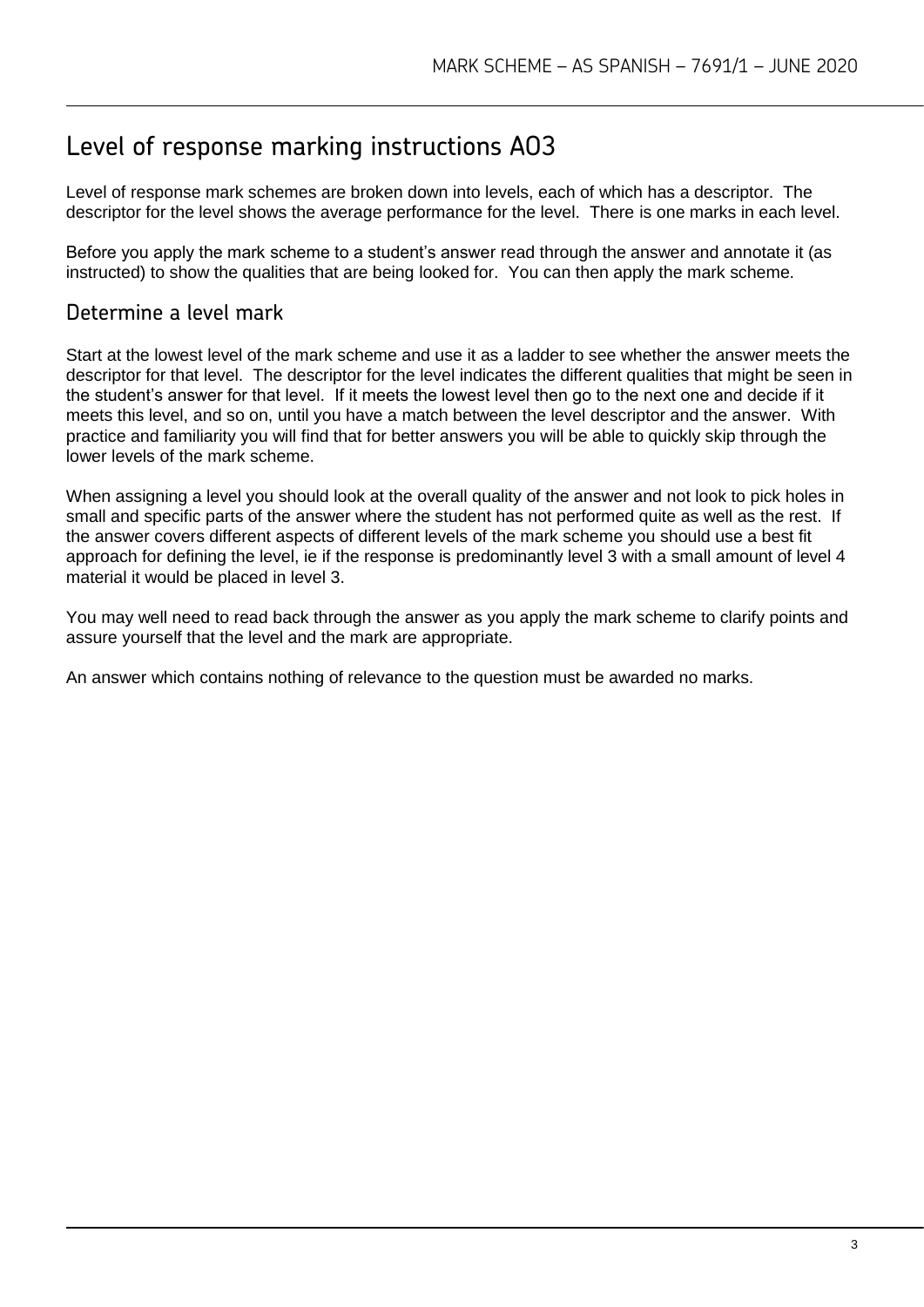#### **Section A**

#### **Comprehension questions to be answered in target language but with no AO3 marks**

Where the natural answer to a question consists entirely or partly of words or phrases from the recording or text, students may use that material without rephrasing it. Errors which do not distort the meaning will be tolerated. However, the AO1 mark will not be awarded for a response in which the student includes irrelevant material or copies inappropriately from the stimulus, eg by 'lifting' an element from the original which does not match the phrasing of the question set.

| Qu   | <b>Accept</b> | <b>Mark</b> | <b>Notes</b> |
|------|---------------|-------------|--------------|
| 01.1 |               |             |              |

| Qu   | <b>Accept</b> | <b>Mark</b> | <b>Notes</b> |
|------|---------------|-------------|--------------|
| 01.2 |               |             |              |

| Qu   | <b>Accept</b> | <b>Mark</b> | <b>Notes</b> |
|------|---------------|-------------|--------------|
| 01.3 |               |             |              |

| Qu   | <b>Accept</b> | <b>Mark</b> | <b>Notes</b> |
|------|---------------|-------------|--------------|
| 01.4 | M             |             |              |

| Qu   | <b>Accept</b> | <b>Mark</b> | <b>Notes</b> |
|------|---------------|-------------|--------------|
| 01.5 | M             |             |              |

| Qu   | <b>Accept</b> | <b>Mark</b> | <b>Notes</b> |
|------|---------------|-------------|--------------|
| 01.6 |               |             |              |

| Qu   | <b>Accept</b> | <b>Mark</b> | <b>Notes</b> |
|------|---------------|-------------|--------------|
| 01.7 |               |             |              |

#### **Question 2**

Accept misspelling provided this does not alter the meaning/create ambiguity.

Reject answers with extra information that changes or contradicts the meaning.

Reject answers with extra information as a result of indiscriminate/untargeted lifting from the source material.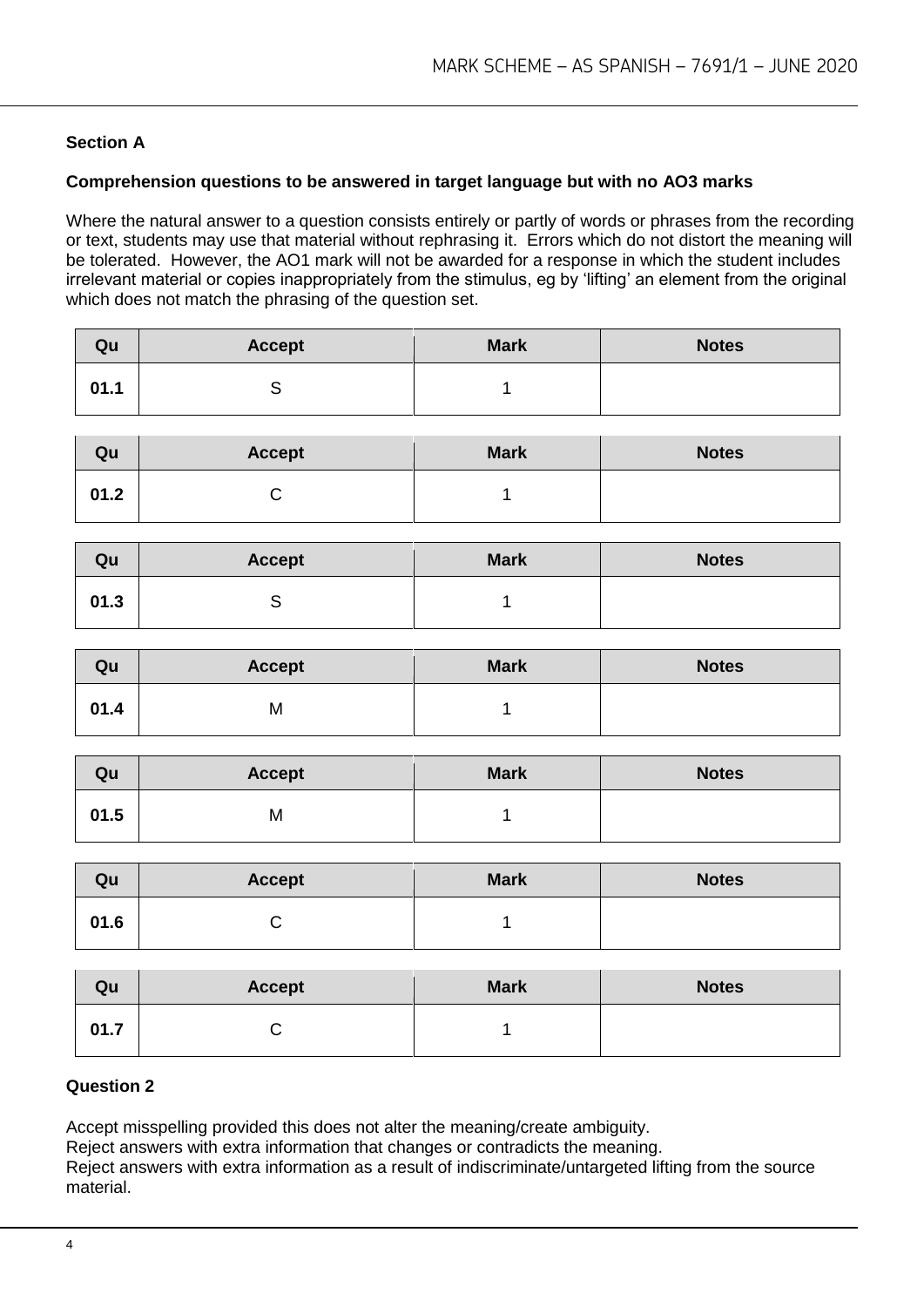| Qu   | <b>Accept</b>                   | <b>Mark</b> | <b>Notes</b>                                  |
|------|---------------------------------|-------------|-----------------------------------------------|
| 02.1 | la zona más peligrosa del mundo |             | Reject: La zona más<br>peligrosa (on its own) |

| Qu   | <b>Accept</b>    | <b>Mark</b> | <b>Notes</b> |
|------|------------------|-------------|--------------|
| 02.2 | I son asesinadas |             |              |

| Qu   | <b>Accept</b>                                          | <b>Mark</b> | <b>Notes</b> |
|------|--------------------------------------------------------|-------------|--------------|
| 02.3 | el asesinato de una mujer por el<br>hecho de ser mujer |             |              |

| Qu   | <b>Accept</b> | <b>Mark</b> | <b>Notes</b> |
|------|---------------|-------------|--------------|
| 02.4 | menos del 12% |             |              |

| Qu   | <b>Accept</b> | <b>Mark</b> | <b>Notes</b> |
|------|---------------|-------------|--------------|
| 02.5 | 2015          |             |              |

| Qu   | <b>Accept</b>                         | <b>Mark</b> | <b>Notes</b> |
|------|---------------------------------------|-------------|--------------|
| 02.6 | lucha por los derechos de la<br>muler |             |              |

| Qu   | <b>Accept</b>                                           | <b>Mark</b> | <b>Notes</b>                        |
|------|---------------------------------------------------------|-------------|-------------------------------------|
| 02.7 | no proteger a las mujeres                               |             | Accept:<br>no protege a las mujeres |
|      | no/ni prevenir los delitos contra<br>ellas/las mujeres. |             | no previene los delitos             |

| Qu   | <b>Accept</b>                      | <b>Mark</b> | <b>Notes</b>                                                                                                             |
|------|------------------------------------|-------------|--------------------------------------------------------------------------------------------------------------------------|
| 02.8 | tanto en el hogar como en la calle |             | Reject:<br>en el hogar (on its own)<br>en la calle (on its own)<br>Accept:<br>en el hogar y la calle<br>en casa y afuera |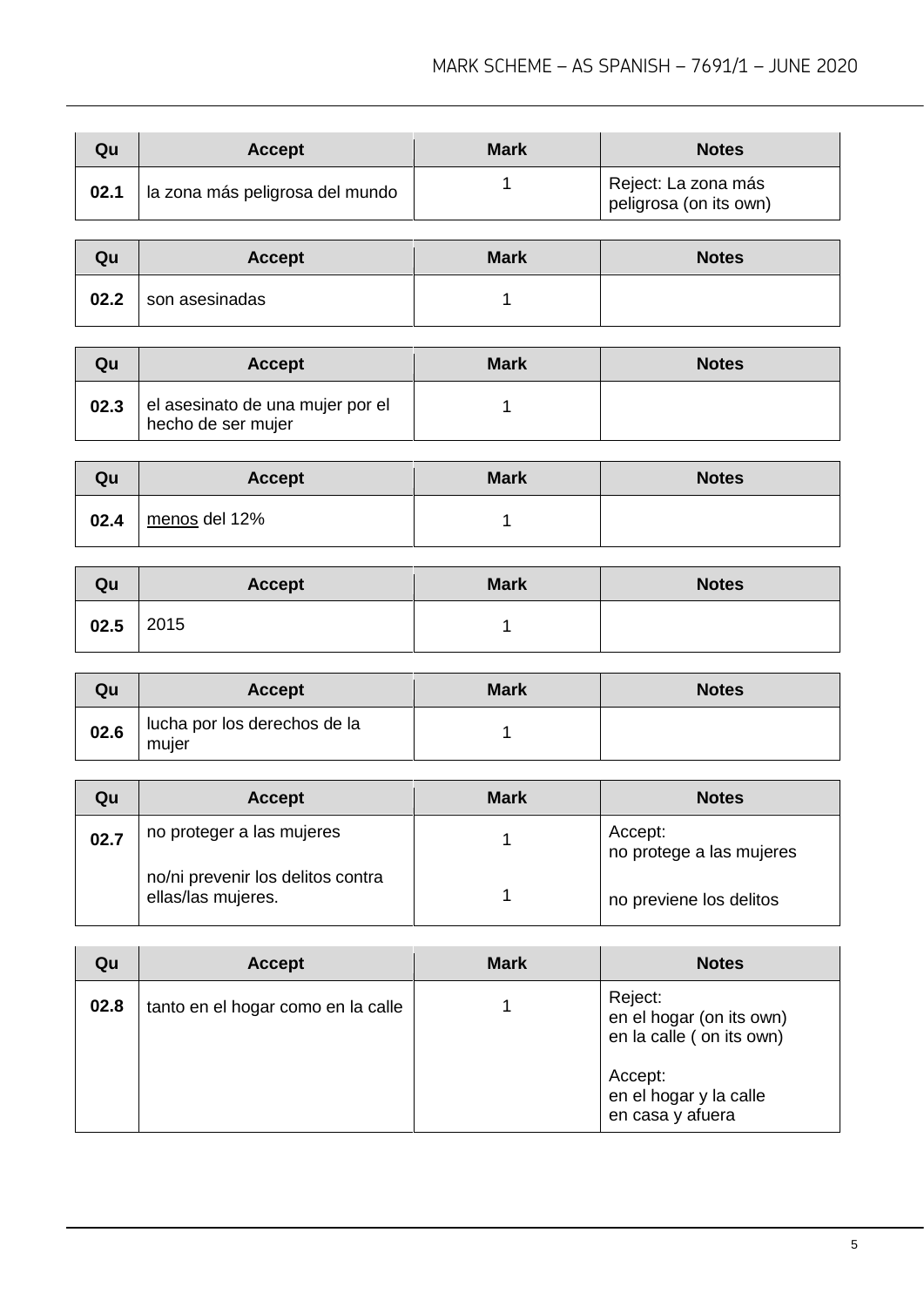| Qu   | <b>Accept</b> | <b>Mark</b> | <b>Notes</b> |
|------|---------------|-------------|--------------|
| 03.1 | ◡             |             |              |

| Qu   | <b>Accept</b> | <b>Mark</b> | <b>Notes</b> |
|------|---------------|-------------|--------------|
| 03.2 |               |             |              |

| Qu   | <b>Accept</b> | <b>Mark</b> | <b>Notes</b> |
|------|---------------|-------------|--------------|
| 03.3 | ◡             |             |              |

| Qu   | <b>Accept</b> | <b>Mark</b> | <b>Notes</b> |
|------|---------------|-------------|--------------|
| 03.4 |               |             |              |

| Qu   | <b>Accept</b> | <b>Mark</b> | <b>Notes</b> |
|------|---------------|-------------|--------------|
| 03.5 |               |             |              |

| Qu   | <b>Accept</b> | <b>Mark</b> | <b>Notes</b> |
|------|---------------|-------------|--------------|
| 03.6 |               |             |              |

| Qu   | <b>Accept</b> | <b>Mark</b> | <b>Notes</b> |
|------|---------------|-------------|--------------|
| 03.7 | ◡             |             |              |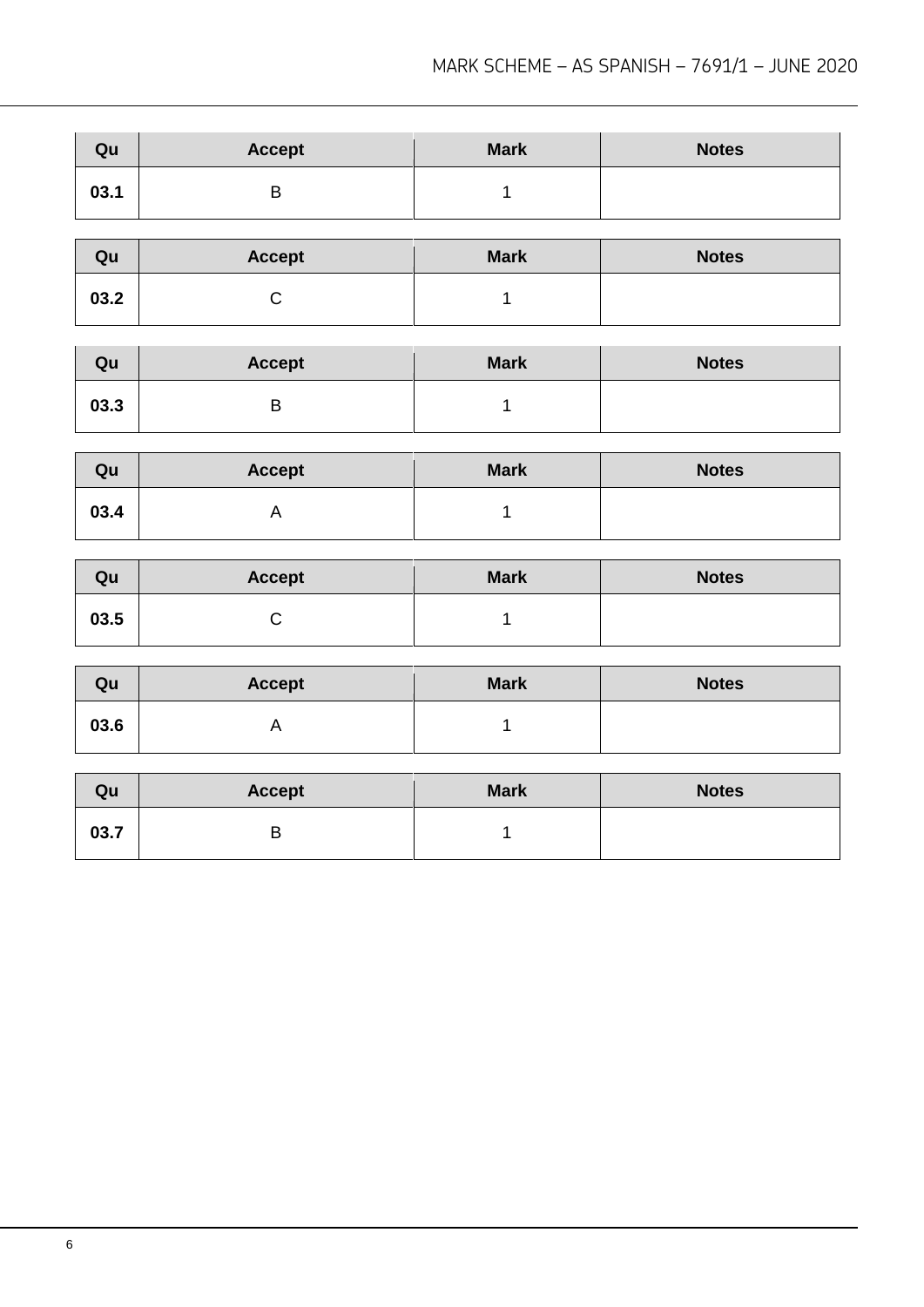## Level of response marking instructions AO3

Level of response mark schemes are broken down into levels, each of which has a descriptor. The descriptor for the level shows the average performance for the level. There is one mark in each level.

Before you apply the mark scheme to a student's answer read through the answer and annotate it (as instructed) to show the qualities that are being looked for. You can then apply the mark scheme.

#### Determine a level mark

Start at the lowest level of the mark scheme and use it as a ladder to see whether the answer meets the descriptor for that level. The descriptor for the level indicates the different qualities that might be seen in the student's answer for that level. If it meets the lowest level then go to the next one and decide if it meets this level, and so on, until you have a match between the level descriptor and the answer. With practice and familiarity you will find that for better answers you will be able to quickly skip through the lower levels of the mark scheme.

When assigning a level you should look at the overall quality of the answer and not look to pick holes in small and specific parts of the answer where the student has not performed quite as well as the rest. If the answer covers different aspects of different levels of the mark scheme you should use a best fit approach for defining the level, ie if the response is predominantly level 3 with a small amount of level 4 material it would be placed in level 3.

You may well need to read back through the answer as you apply the mark scheme to clarify points and assure yourself that the level and the mark are appropriate.

An answer which contains nothing of relevance to the question must be awarded no marks.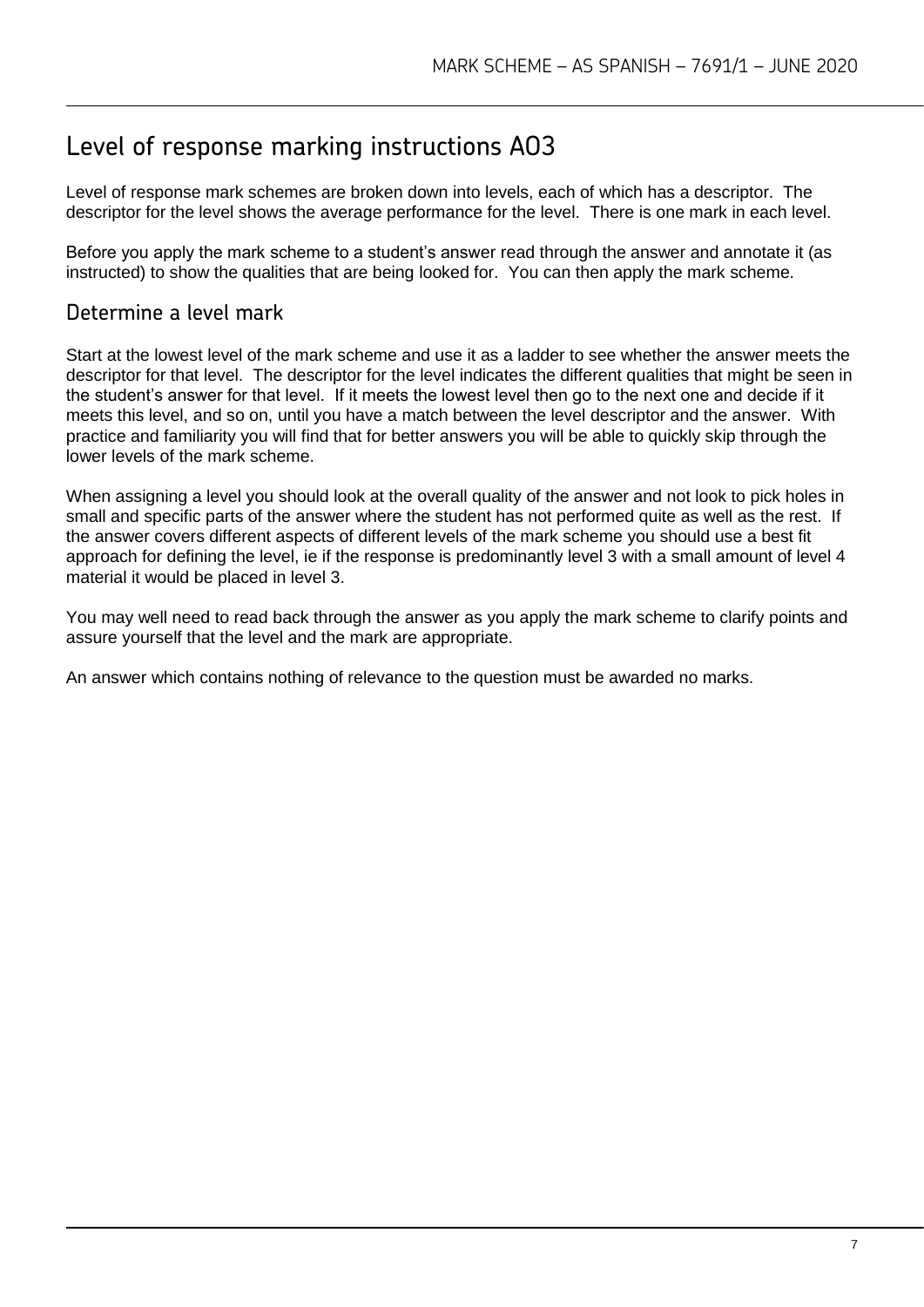#### **Summary questions**

The marks for content (AO1) and language (AO3) are awarded independently. Long summaries will be marked for content (AO1) or language (AO3) only as far as the first natural break (usually the end of a sentence or main clause) between 70 and 80 words. Short summaries are not subject to an automatic penalty but in practice are unlikely to include all the required content points and will therefore be selfpenalising.

The AO1 mark is awarded for content points which contain the required information, regardless of whether those points are expressed in the student's own words, or are partly or wholly lifted from the recording or text. However, no AO1 mark will be awarded for a content point where the student includes irrelevant material or copies inappropriately from the stimulus, eg by 'lifting' an element from the original which does not match the phrasing of the bullet point.<sup>\*</sup> 'Lifted' language will not be eligible for credit when the AO3 mark is awarded.

#### \***Example:**

#### **1**

Text includes: *Toda la mañana llovió a cántaros, así que no fue al mercado*  Summary task includes the bullet point: *por qué no fue al mercado*  Student writes in response to that bullet point: *Toda la mañana llovió a cántaros, así que no fue al mercado.* 

No credit for AO1 because the response does not match the phrasing of the bullet point. Also no credit for AO3 because of lifting.

#### **2**

Text includes: *Carmen dijo que nunca se haría un tatuaje como habían hecho muchas de sus amigas*  Summary task includes the bullet point: *lo qué habían hecho las amigas de Carmen*  Student writes in response to that bullet point: *Carmen dijo que nunca se haría un tatuaje como habían hecho muchas de sus amigas* 

No credit for AO1 because the response does not match the phrasing of the bullet point. Also no credit for AO3 because of lifting.

Serious errors are defined as those which affect communication.

#### **Minor errors include:**

Incorrect spelling (unless the meaning is changed) Accents (unless the meaning is changed) Confusion of noun/adjective eg *peligro/peligroso*  Occasional slips in gender/adjectival agreements

#### **Serious errors include:**

Incorrect verb forms Incorrect use of pronouns Errors in basic idiomatic expressions eg *es muy calor: soy 17.*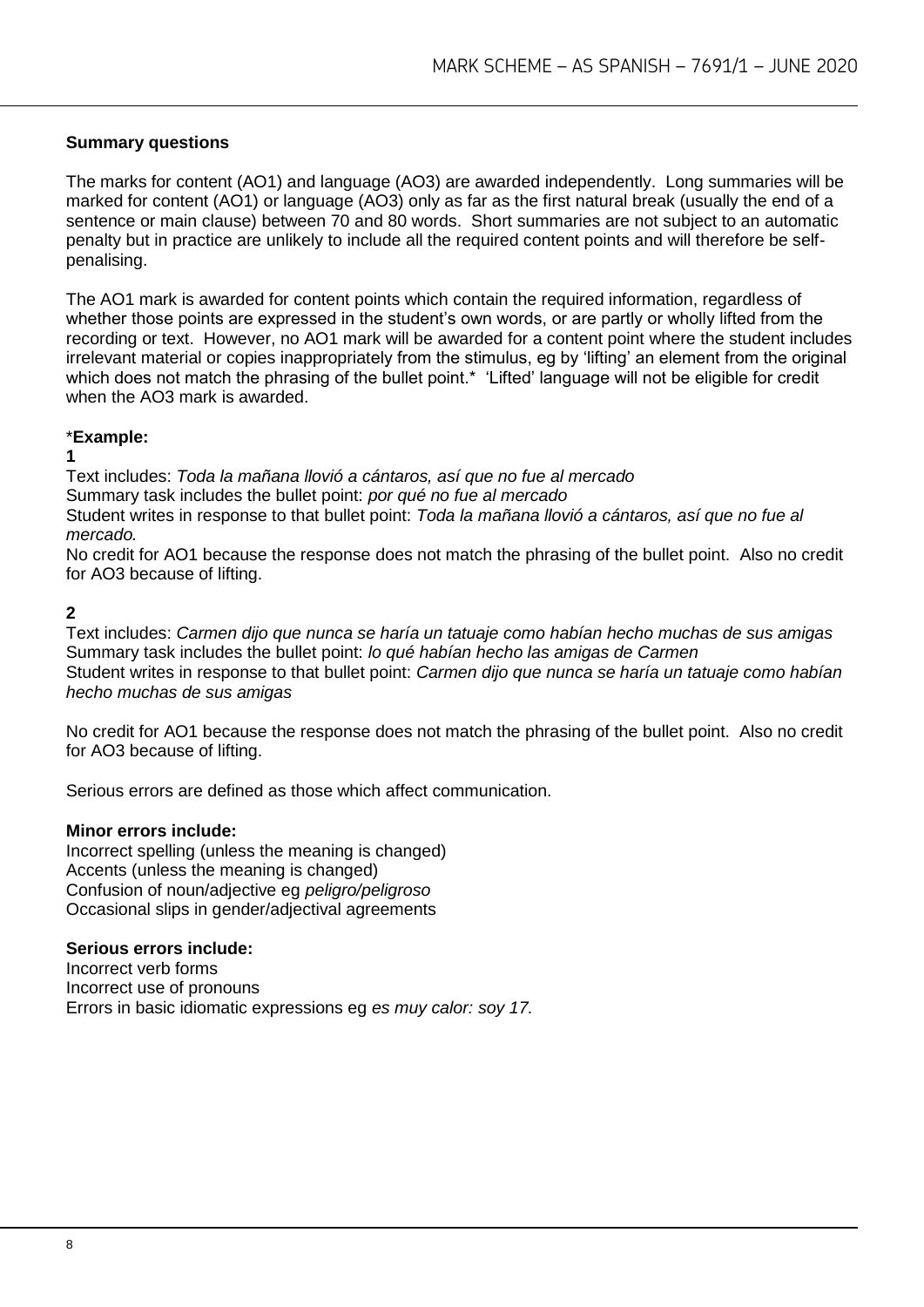| <b>Mark</b>    | AO3 quality of language marks in listening and reading summary tasks                                                                                                                                                                  |
|----------------|---------------------------------------------------------------------------------------------------------------------------------------------------------------------------------------------------------------------------------------|
| 5              | The language produced is generally accurate but there are some minor errors. The<br>student shows a generally good grasp of grammar and is often able to manipulate complex<br>structures accurately where required by the task.      |
| 4              | The language produced is reasonably accurate, but there are a few serious errors. The<br>student shows a reasonable grasp of grammar and is sometimes able to manipulate<br>complex structures accurately where required by the task. |
| 3              | The language produced contains many errors. The student shows some grasp of<br>grammar and is occasionally able to manipulate complex structures accurately where<br>required by the task.                                            |
| $\overline{2}$ | The language produced contains many errors, some of a basic nature. The student shows<br>little grasp of grammar and is rarely able to manipulate complex structures accurately<br>where required by the task.                        |
| 1              | The language produced contains many errors, most of a basic nature. The student shows<br>very little grasp of grammar and is very rarely able to manipulate structures accurately<br>where required by the task.                      |
| 0              | The student produces nothing worthy of credit.                                                                                                                                                                                        |

There is no need to use different items of vocabulary from the original text/listening passage in order to access a high AO3 mark as the AO3 mark is for manipulating structures and showing a grasp of grammar. This could include using different items of vocabulary in some cases but need not necessarily.

Examiners will award the AO3 mark on a 'best fit' basis. If, for example, a student produces 70 words of material which is relevant to six of the seven content points but omits one content point entirely, that student could still have access to 5 marks for AO3. A mark of zero for AO1/AO2 will lead automatically to a mark of zero for AO3 but otherwise the AO1/AO2 mark and the AO3 mark are awarded independently.

If the material relevant to one of the content points appears after marking stops, the student can still have access to 5 marks for AO3 based on the relevant material in relation to the other content points.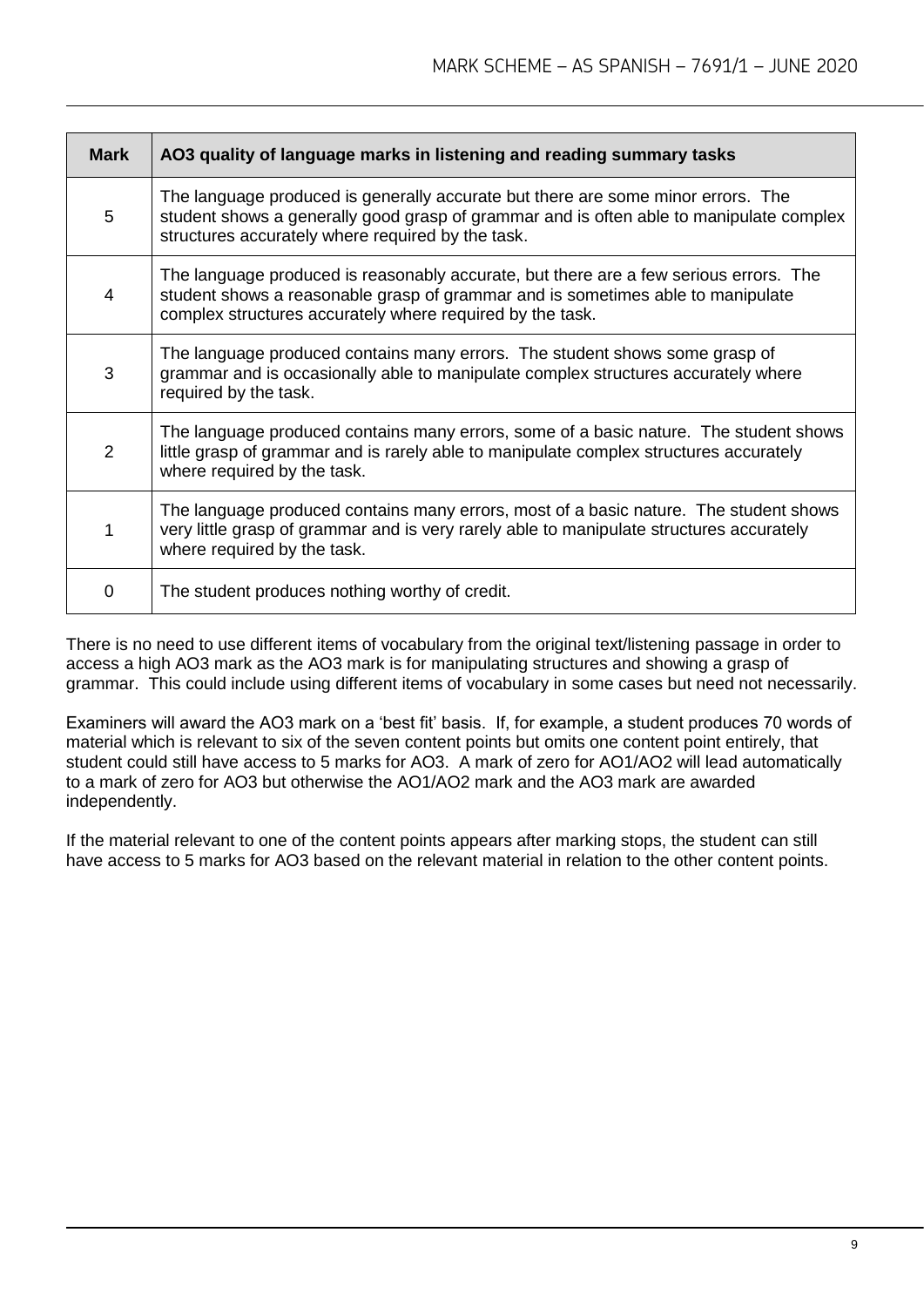| Qu | Accept (key idea underlined)                                                                                                                                                                                                                                                                | <b>Mark</b>    | <b>Notes</b>                                         |
|----|---------------------------------------------------------------------------------------------------------------------------------------------------------------------------------------------------------------------------------------------------------------------------------------------|----------------|------------------------------------------------------|
| 04 | <b>Bullet 1</b><br>(Any 2 from 3)<br>· Fue descubierta a los 14 años en un<br>centro comercial por una agencia de<br>modelaje (1)<br>· Saltó a la fama después de sus primeros<br>desfiles para varias firmas en México<br>(1)<br>• Apareció en las portadas de las revistas<br>de moda (1) | $\overline{2}$ | Accept the key idea if paraphrased<br>unambiguously. |
|    | <b>Bullet 2</b><br>• Ha heredado la belleza de su madre (1)<br>• Tiene la capacidad de adaptarse (1)                                                                                                                                                                                        | $\overline{2}$ | Accept the key idea if paraphrased<br>unambiguously. |
|    | <b>Bullet 3</b><br>• Espera seguir estudiando (1)<br>· Subirá más vídeos a su canal de<br>Youtube (1)<br>· Ser una influencia positiva para sus<br>seguidores es su sueño. (1)                                                                                                              | 3              | Accept the key idea if paraphrased<br>unambiguously. |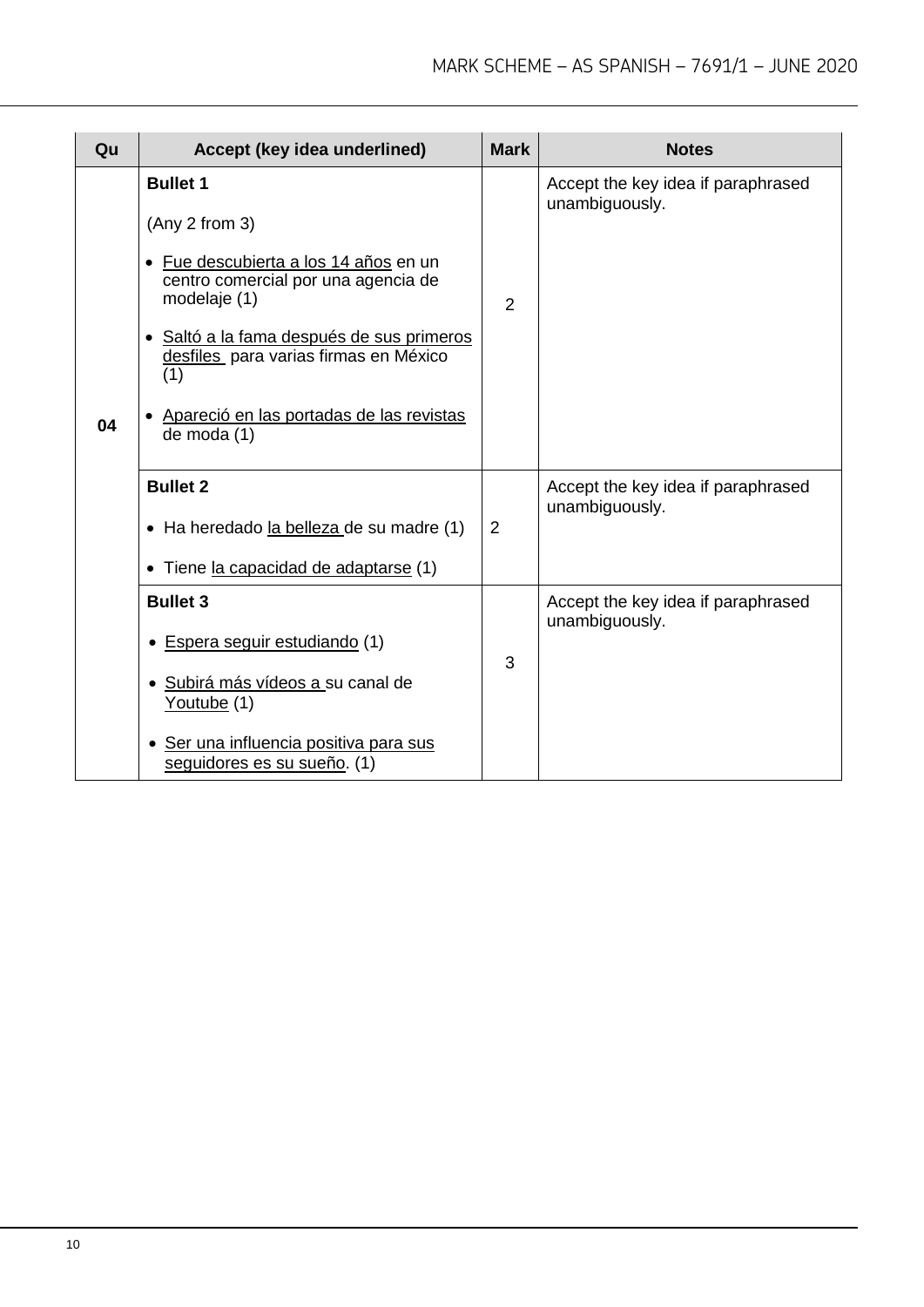#### **Section B**

#### **Comprehension questions to be answered in target language but with no AO3 marks**

Where the natural answer to a question consists entirely or partly of words or phrases from the recording or text, students may use that material without rephrasing it. Errors which do not distort the meaning will be tolerated. However, the AO2 mark will not be awarded for a response in which the student includes irrelevant material or copies inappropriately from the stimulus, eg by 'lifting' an element from the original which does not match the phrasing of the question set.

| Qu   | <b>Accept</b> | <b>Mark</b> | <b>Notes</b> |
|------|---------------|-------------|--------------|
| 05.1 | lugar         |             |              |

| Qu   | <b>Accept</b>     | <b>Mark</b> | <b>Notes</b> |
|------|-------------------|-------------|--------------|
| 05.2 | en la cuestión de |             |              |

| Qu   | <b>Accept</b> | <b>Mark</b> | <b>Notes</b> |
|------|---------------|-------------|--------------|
| 05.3 | por           |             |              |

| Qu   | <b>Accept</b> | <b>Mark</b> | <b>Notes</b> |
|------|---------------|-------------|--------------|
| 05.4 | limitaba      |             |              |

| Qu   | <b>Accept</b> | <b>Mark</b> | <b>Notes</b> |
|------|---------------|-------------|--------------|
| 05.5 | prohibitivo   |             |              |

| Qu   | <b>Accept</b> | <b>Mark</b> | <b>Notes</b> |
|------|---------------|-------------|--------------|
| 05.6 | teme          |             |              |

| Qu   | <b>Accept</b> | <b>Mark</b> | <b>Notes</b> |
|------|---------------|-------------|--------------|
| 05.7 | conducir      |             |              |

| Qu   | <b>Accept</b> | <b>Mark</b> | <b>Notes</b> |
|------|---------------|-------------|--------------|
| 05.8 | extraño       |             |              |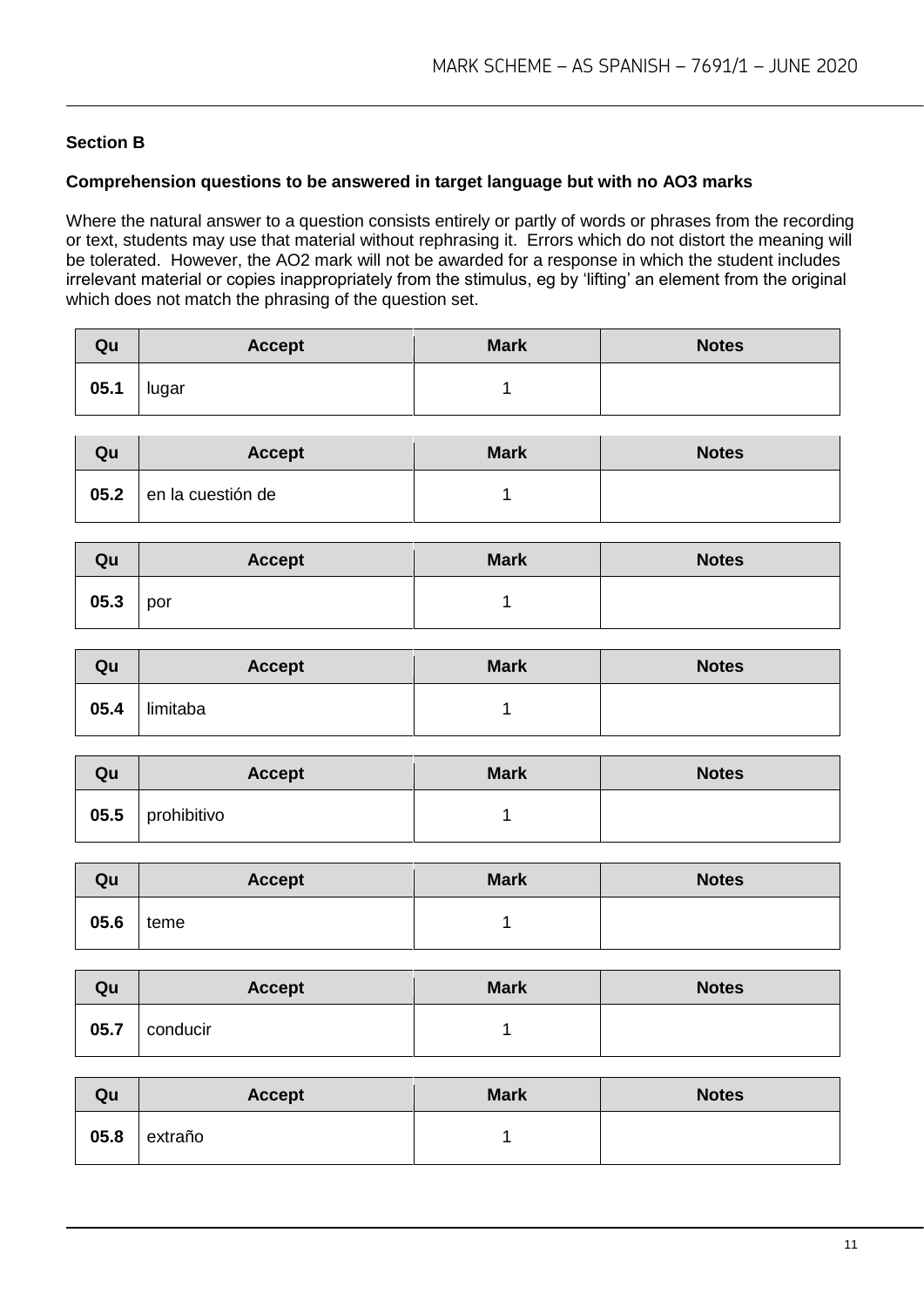| Qu | <b>Accept</b>              | <b>Mark</b> | <b>Notes</b> |
|----|----------------------------|-------------|--------------|
| 06 | B E G J M P (in any order) |             |              |

| Qu | <b>Accept</b>                | <b>Mark</b> | <b>Notes</b> |
|----|------------------------------|-------------|--------------|
| 07 | EFCJDLAQM (in this<br>order) | У           |              |

# Level of response marking instructions AO3

Level of response mark schemes are broken down into levels, each of which has a descriptor. The descriptor for the level shows the average performance for the level. There is one marks in each level.

Before you apply the mark scheme to a student's answer read through the answer and annotate it (as instructed) to show the qualities that are being looked for. You can then apply the mark scheme.

#### Determine a level mark

Start at the lowest level of the mark scheme and use it as a ladder to see whether the answer meets the descriptor for that level. The descriptor for the level indicates the different qualities that might be seen in the student's answer for that level. If it meets the lowest level then go to the next one and decide if it meets this level, and so on, until you have a match between the level descriptor and the answer. With practice and familiarity you will find that for better answers you will be able to quickly skip through the lower levels of the mark scheme.

When assigning a level you should look at the overall quality of the answer and not look to pick holes in small and specific parts of the answer where the student has not performed quite as well as the rest. If the answer covers different aspects of different levels of the mark scheme you should use a best fit approach for defining the level, ie if the response is predominantly level 3 with a small amount of level 4 material it would be placed in level 3.

You may well need to read back through the answer as you apply the mark scheme to clarify points and assure yourself that the level and the mark are appropriate.

An answer which contains nothing of relevance to the question must be awarded no marks.

#### **Summary questions**

The marks for content (AO2) and language (AO3) are awarded independently. Long summaries will be marked for content (AO2) or language (AO3) only as far as the first natural break (usually the end of a sentence or main clause) between 70 and 80 words. Short summaries are not subject to an automatic penalty but in practice are unlikely to include all the required content points and will therefore be selfpenalising.

The AO2 mark is awarded for content points which contain the required information, regardless of whether those points are expressed in the student's own words, or are partly or wholly lifted from the recording or text. However, no AO2 mark will be awarded for a content point where the student includes irrelevant material or copies inappropriately from the stimulus, eg by 'lifting' an element from the original which does not match the phrasing of the bullet point.<sup>\*</sup> 'Lifted' language will not be eligible for credit when the AO3 mark is awarded.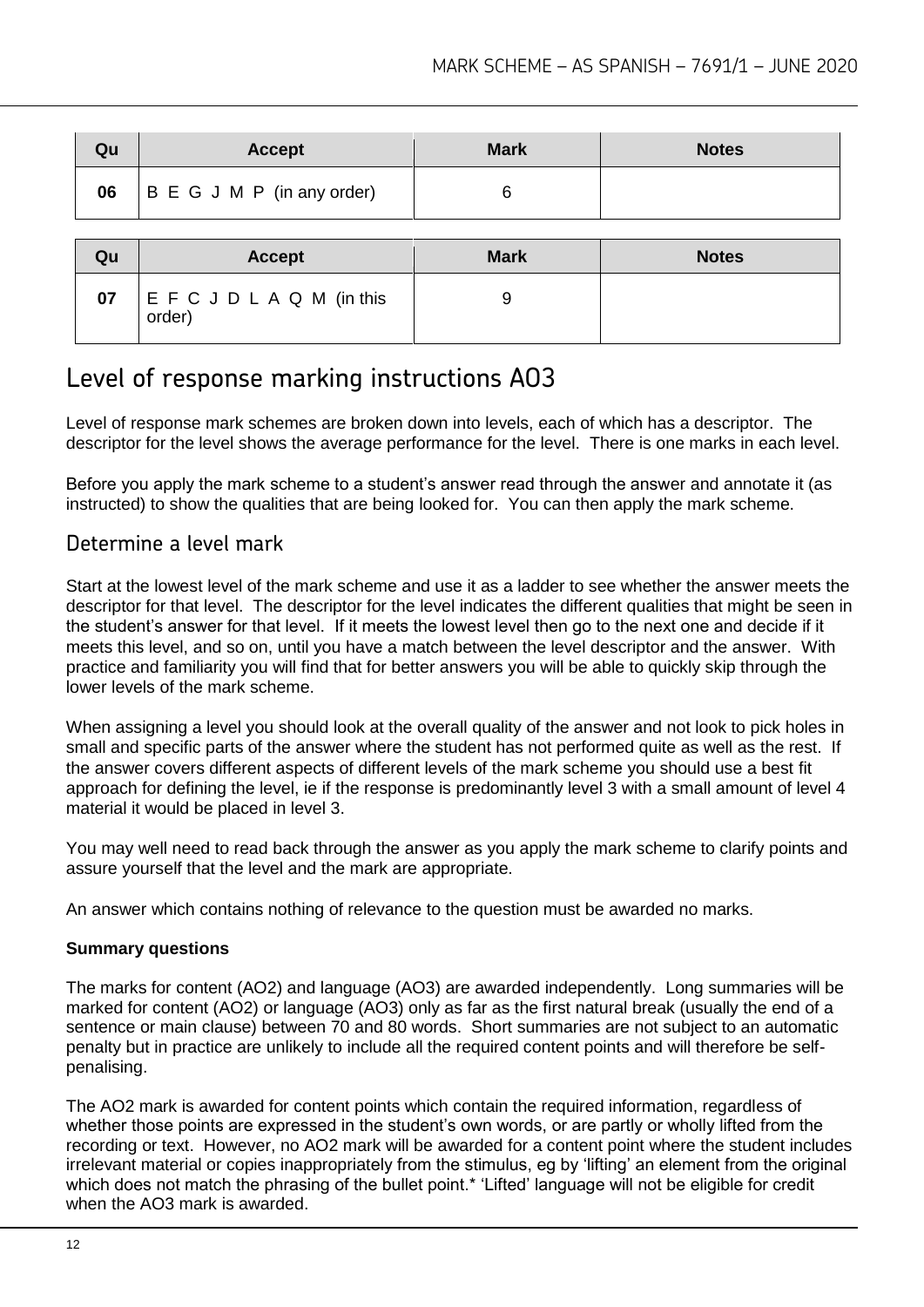#### \***Example:**

**1**

Text includes: *Toda la mañana llovió a cántaros, así que no fue al mercado* 

Summary task includes the bullet point: *por qué no fue al mercado* 

Student writes in response to that bullet point: *Toda la mañana llovió a cántaros, así que no fue al mercado.* 

No credit for AO2 because the response does not match the phrasing of the bullet point. Also no credit for AO3 because of lifting.

#### **2**

Text includes: *Carmen dijo que nunca se haría un tatuaje como habían hecho muchas de sus amigas*  Summary task includes the bullet point: *lo qué habían hecho las amigas de Carmen* 

Student writes in response to that bullet point: *Carmen dijo que nunca se haría un tatuaje como habían hecho muchas de sus amigas* 

No credit for AO2 because the response does not match the phrasing of the bullet point. Also no credit for AO3 because of lifting.

Serious errors are defined as those which affect communication.

#### **Minor errors include:**

Incorrect spelling (unless the meaning is changed) Accents (unless the meaning is changed) Confusion of noun/adjective eg *peligro/peligroso*  Occasional slips in gender/adjectival agreements

#### **Serious errors include:**

Incorrect verb forms Incorrect use of pronouns Errors in basic idiomatic expressions eg *es muy calor: soy 17.*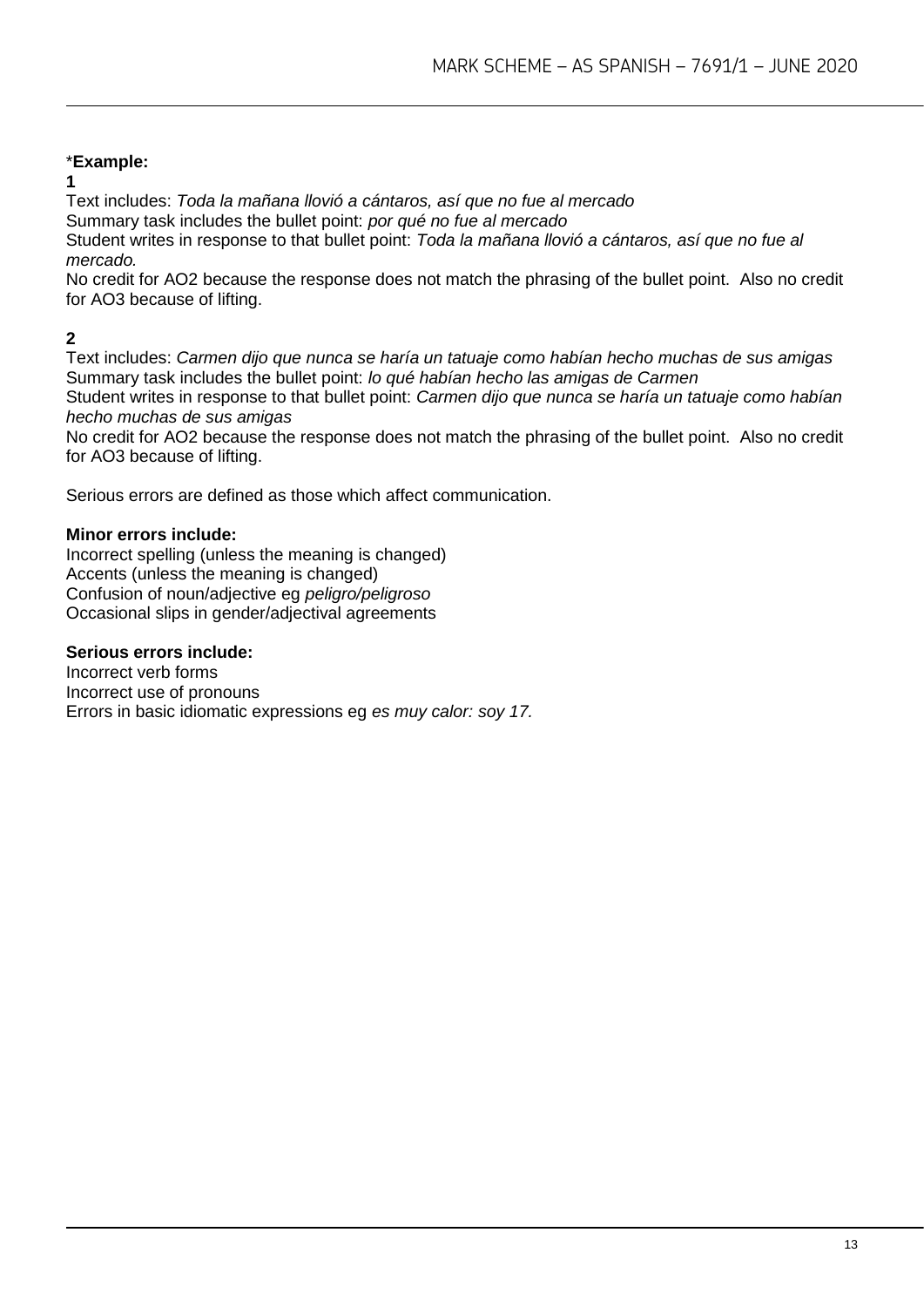| <b>Mark</b> | AO3 quality of language marks in listening and reading summary tasks                                                                                                                                                                  |
|-------------|---------------------------------------------------------------------------------------------------------------------------------------------------------------------------------------------------------------------------------------|
| 5           | The language produced is generally accurate but there are some minor errors. The<br>student shows a generally good grasp of grammar and is often able to manipulate complex<br>structures accurately where required by the task.      |
| 4           | The language produced is reasonably accurate, but there are a few serious errors. The<br>student shows a reasonable grasp of grammar and is sometimes able to manipulate<br>complex structures accurately where required by the task. |
| 3           | The language produced contains many errors. The student shows some grasp of<br>grammar and is occasionally able to manipulate complex structures accurately where<br>required by the task.                                            |
| 2           | The language produced contains many errors, some of a basic nature. The student shows<br>little grasp of grammar and is rarely able to manipulate complex structures accurately<br>where required by the task.                        |
| 1           | The language produced contains many errors, most of a basic nature. The student shows<br>very little grasp of grammar and is very rarely able to manipulate structures accurately<br>where required by the task.                      |
| 0           | The student produces nothing worthy of credit.                                                                                                                                                                                        |

There is no need to use different items of vocabulary from the original text/listening passage in order to access a high AO3 mark as the AO3 mark is for manipulating structures and showing a grasp of grammar. This could include using different items of vocabulary in some cases but need not necessarily.

Examiners will award the AO3 mark on a 'best fit' basis. If, for example, a student produces 70 words of material which is relevant to six of the seven content points but omits one content point entirely, that student could still have access to 5 marks for AO3. A mark of zero for AO1/AO2 will lead automatically to a mark of zero for AO3 but otherwise the AO1/AO2 mark and the AO3 mark are awarded independently.

If the material relevant to one of the content points appears after marking stops, the student can still have access to 5 marks for AO3 based on the relevant material in relation to the other content points.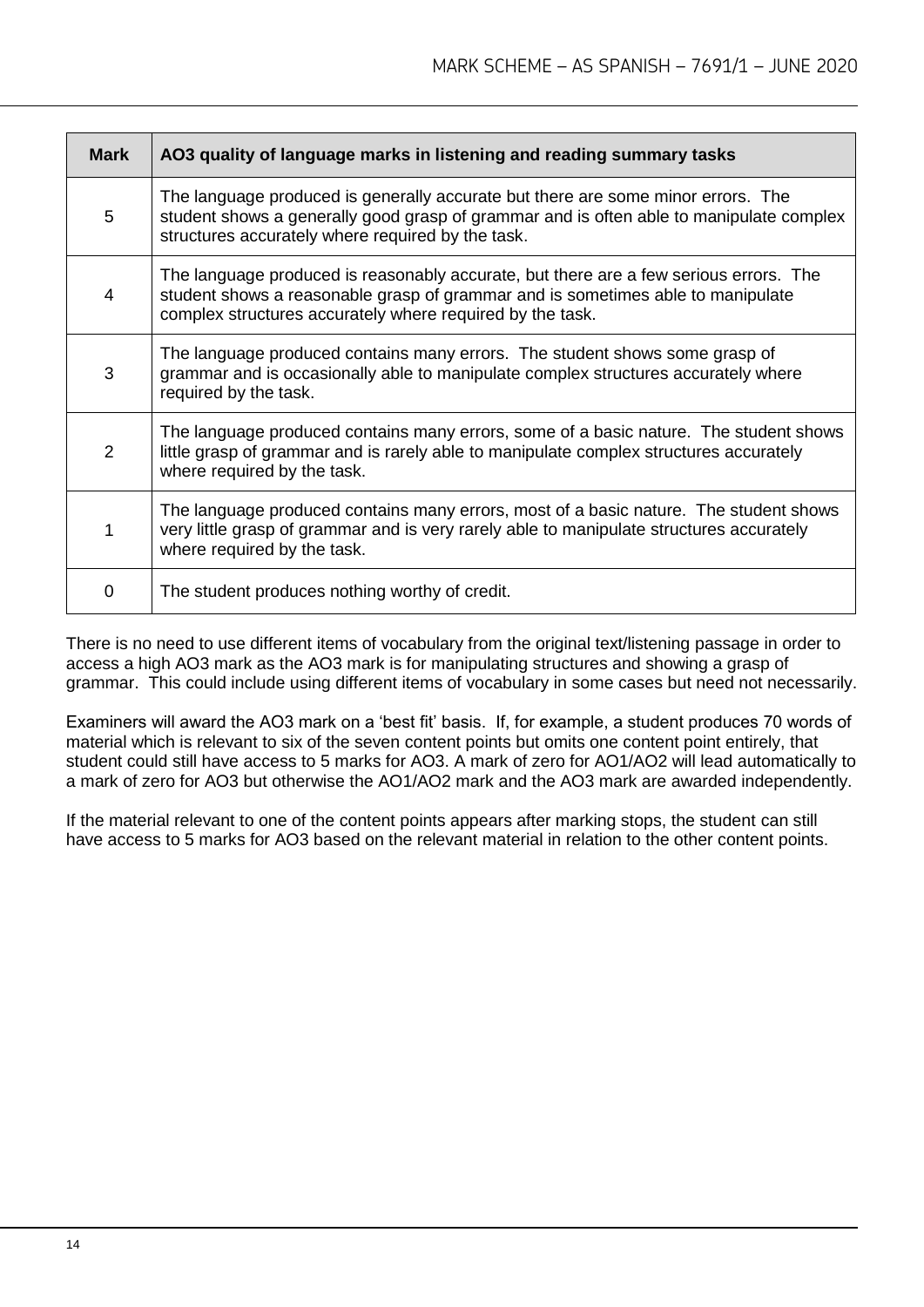| Qu | Accept (key idea underlined)                                                                                                                                                                                                                                                                   | <b>Mark</b>    | <b>Notes</b>                                                                                                                                            |
|----|------------------------------------------------------------------------------------------------------------------------------------------------------------------------------------------------------------------------------------------------------------------------------------------------|----------------|---------------------------------------------------------------------------------------------------------------------------------------------------------|
|    | <b>Bullet 1</b><br>• No tienen que ir a misa por obligación<br>(1)<br>· Identifican la religión con todo lo que<br>han rechazado históricamente: la<br>política de los partidos de la derecha y<br>el poder del Estado. (1)<br>• Las mujeres se sienten reprimidas física<br>y socialmente (1) | 3              | Accept the key idea if paraphrased<br>unambiguously.                                                                                                    |
| 8  | <b>Bullet 2</b><br>(Any 2 from 3)<br>· La iglesia está abierta las 24 horas del<br>$\frac{d(a(1))}{dt}$<br>· Ofrecen un techo y comida para los más<br>necesitados (1)<br>Acogen a las mascotas durante la misa<br>(1)                                                                         | $\overline{2}$ | Accept the key idea if paraphrased<br>unambiguously.                                                                                                    |
|    | <b>Bullet 3</b><br>• Hay una aplicación para las confesiones<br>en un iPad<br>(1)<br>• Facilitan la comunicación con familiares<br>a través de WhatsApp para los<br>refugiados que no tienen teléfono móvil<br>(1)                                                                             | $\overline{2}$ | Accept the key idea if paraphrased<br>unambiguously.<br>Mention must be made of app or<br>iPad.<br>Mention must be made of WhatsApp<br>or mobile phone. |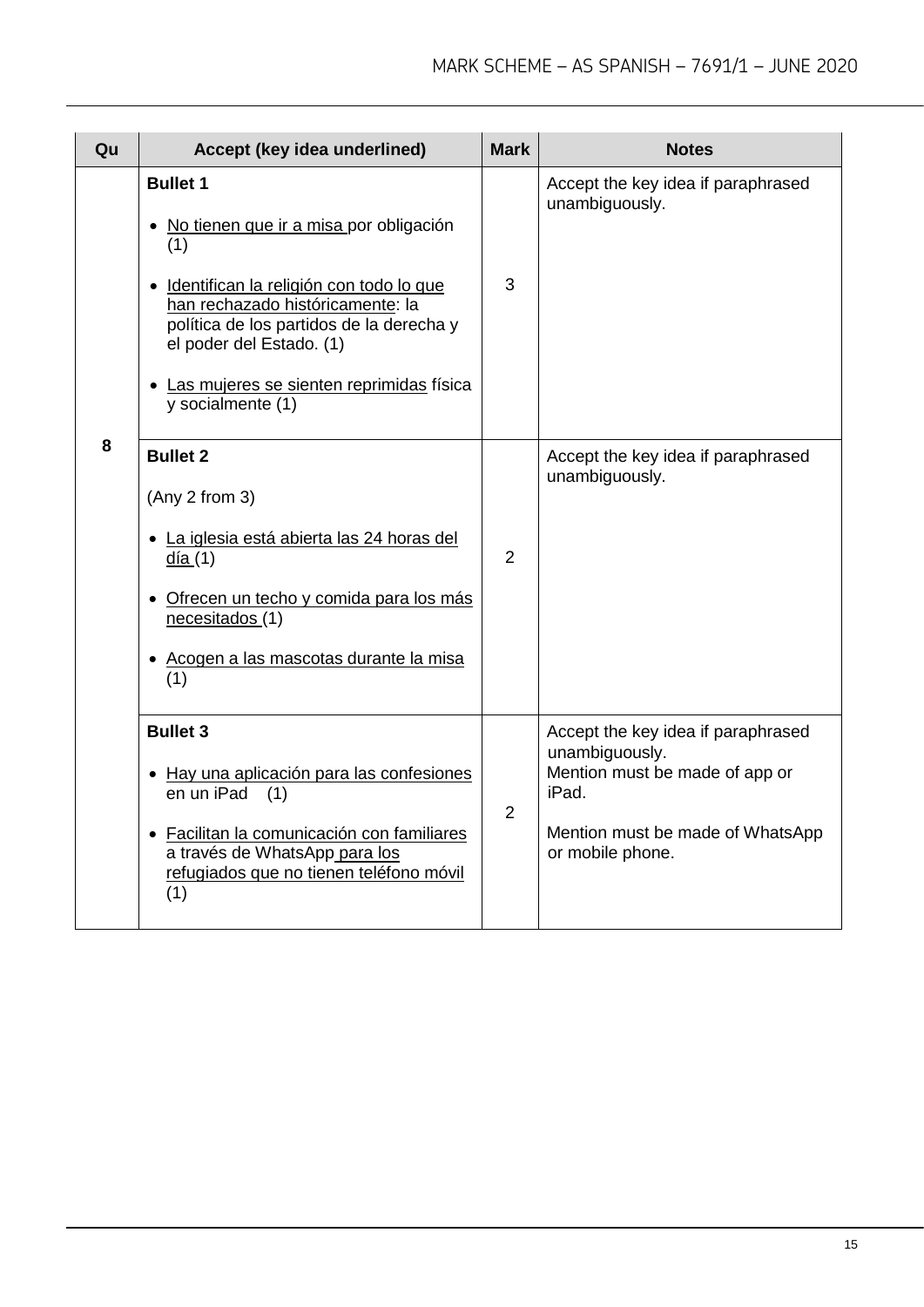#### **Question 9**

Accept misspelling provided this does not alter the meaning/create ambiguity. Reject answers with extra information that changes or contradicts the meaning. Reject answers with extra information as a result of indiscriminate/untargeted lifting from the source material.

| Qu   | <b>Accept</b>      | <b>Mark</b> | <b>Notes</b> |
|------|--------------------|-------------|--------------|
| 09.1 | Su 200 aniversario |             |              |

| Qu   | <b>Accept</b>                 | <b>Mark</b> | <b>Notes</b>                             |
|------|-------------------------------|-------------|------------------------------------------|
| 09.2 | Atraer a un público más joven |             | Accept: acercar el arte a los<br>ióvenes |

| Qu   | <b>Accept</b>                                      | <b>Mark</b> | <b>Notes</b>                                     |
|------|----------------------------------------------------|-------------|--------------------------------------------------|
| 09.3 | Visitar el museo de manera<br>exclusiva y gratuita |             | Accept: entrar gratis y en<br>horario exclusivo. |

| Qu   | <b>Accept</b>                                          | <b>Mark</b> | <b>Notes</b>                                      |
|------|--------------------------------------------------------|-------------|---------------------------------------------------|
| 09.4 | Para los jóvenes que no pueden<br>desplazarse a Madrid |             | Accept:<br>Los jóvenes que no viven en<br>Madrid. |
|      |                                                        |             | Los jóvenes que no pueden<br>ir a Madrid          |

| Qu   | <b>Accept</b>                                       | <b>Mark</b> | <b>Notes</b> |
|------|-----------------------------------------------------|-------------|--------------|
| 09.5 | Un (breve) encuentro cultural<br>sobre sus pintores |             |              |

| Qu   | <b>Accept</b>                                           | <b>Mark</b> | <b>Notes</b> |
|------|---------------------------------------------------------|-------------|--------------|
| 09.6 | (Porque) el museo (aún) no había<br>abierto sus puertas |             |              |

| Qu   | <b>Accept</b> | <b>Mark</b> | <b>Notes</b> |
|------|---------------|-------------|--------------|
| 09.7 | Notas/apuntes |             |              |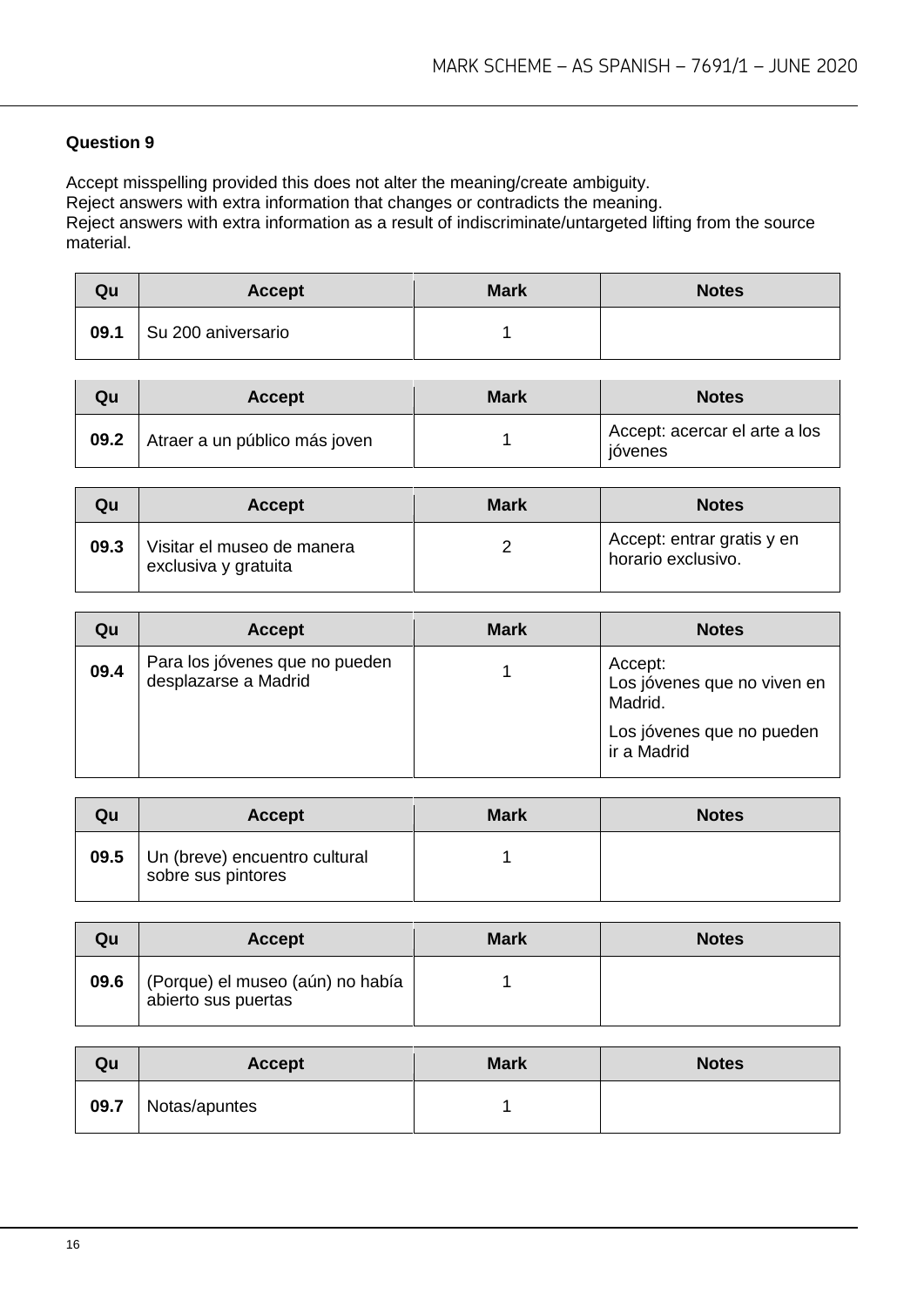| Qu   | <b>Accept</b>                                                              | <b>Mark</b> | <b>Notes</b>                           |
|------|----------------------------------------------------------------------------|-------------|----------------------------------------|
| 09.8 | Fue como estar en El Prado (1)                                             |             | Accept: Fue como estar en el<br>museo. |
|      | El encargado contaba muchas<br>anécdotas sobre la obra de<br>Velázquez (1) |             |                                        |

#### **Question 10**

#### **Acceptable quality of English in translations into English**

#### **Errors in spelling**

Where the candidate's attempted spelling is a recognisable form of the correct spelling and does not correspond to another English word, the attempted spelling is accepted eg *weight* mis-spelt as *waight* is acceptable but mis-spelt as *wait* gives another word and so causes ambiguity.

#### **Alternative answers**

Examiners will be provided with a range of alternative answers in mark-schemes but in the event that these do not legislate for all versions and variations which candidates might produce, the guiding principle will be that answers that convey the same intended meaning are accepted.

#### **Successful translation**

Translation will be deemed successful if an English speaker would understand the translation and if each element of the original text figures in the translation.